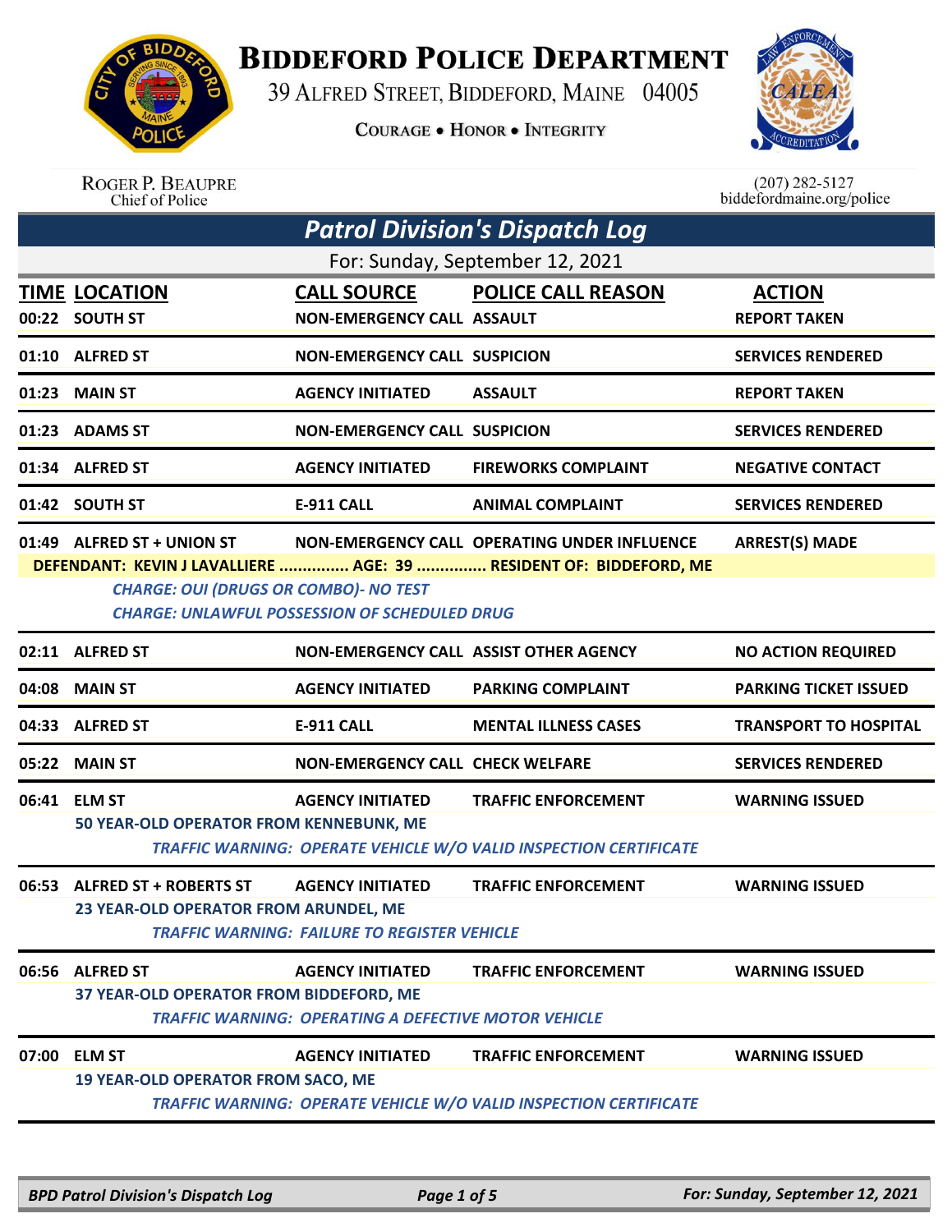|       | <b>TIME LOCATION</b><br>07:09 ELM ST + WEST ST                          | <b>CALL SOURCE</b><br><b>AGENCY INITIATED</b>                                          | <b>POLICE CALL REASON</b><br><b>TRAFFIC ENFORCEMENT</b>                                                                                                            | <b>ACTION</b><br><b>VSAC ISSUED</b> |
|-------|-------------------------------------------------------------------------|----------------------------------------------------------------------------------------|--------------------------------------------------------------------------------------------------------------------------------------------------------------------|-------------------------------------|
|       | 69 YEAR-OLD OPERATOR FROM BIDDEFORD, ME                                 |                                                                                        | TRAFFIC CITATION: OPERATE VEHICLE W/O VALID INSPECTION CERTIFICATE                                                                                                 |                                     |
|       | 07:21 PRECOURT ST + BAKERS WAY AGENCY INITIATED                         | <b>CHARGE: OPERATING WHILE LICENSE SUSPENDED OR REVOKED</b>                            | <b>TRAFFIC ENFORCEMENT</b><br>DEFENDANT: DANIEL R LEACH  AGE: 58  RESIDENT OF: BIDDEFORD, ME<br>TRAFFIC CITATION: OPERATE VEHICLE W/O VALID INSPECTION CERTIFICATE | <b>SUMMONS ISSUED</b>               |
|       | 07:32 ELM ST                                                            | <b>NON-EMERGENCY CALL ALARM - POLICE</b>                                               |                                                                                                                                                                    | <b>FALSE ALARM</b>                  |
|       | 07:32 HILLS BEACH RD + BREAKWA RADIO                                    |                                                                                        | <b>ANIMAL COMPLAINT</b>                                                                                                                                            | <b>GONE ON ARRIVAL</b>              |
|       | 08:01 ALFRED ST<br>34 YEAR-OLD OPERATOR FROM WATERVLIET, NY             | <b>AGENCY INITIATED</b><br><b>TRAFFIC WARNING: SPEEDING 10-14 MPH OVER LIMIT</b>       | <b>TRAFFIC ENFORCEMENT</b>                                                                                                                                         | <b>WARNING ISSUED</b>               |
|       | 08:19 POOL ST<br><b>62 YEAR-OLD OPERATOR FROM BIDDEFORD, ME</b>         | <b>AGENCY INITIATED</b>                                                                | <b>TRAFFIC ENFORCEMENT</b><br>TRAFFIC WARNING: OPERATE VEHICLE W/O VALID INSPECTION CERTIFICATE                                                                    | <b>WARNING ISSUED</b>               |
|       | 08:31 MAIN ST                                                           | <b>AGENCY INITIATED</b>                                                                | <b>COMMUNITY ENGAGEMENT</b>                                                                                                                                        | <b>NO VIOLATION</b>                 |
|       | 08:40 ELM ST                                                            |                                                                                        | NON-EMERGENCY CALL ARTICLES LOST/FOUND                                                                                                                             | <b>SERVICES RENDERED</b>            |
|       | 08:53 ELM ST<br>29 YEAR-OLD OPERATOR FROM SCARBOROUGH, ME               | <b>AGENCY INITIATED</b><br><b>TRAFFIC WARNING: OPERATING A DEFECTIVE MOTOR VEHICLE</b> | <b>TRAFFIC ENFORCEMENT</b><br>TRAFFIC CITATION: OPERATE VEHICLE W/O VALID INSPECTION CERTIFICATE                                                                   | <b>VSAC ISSUED</b>                  |
|       | 08:54 ALFRED ST<br>22 YEAR-OLD OPERATOR FROM KENNEBUNK, ME              | <b>AGENCY INITIATED</b>                                                                | <b>TRAFFIC ENFORCEMENT</b><br>TRAFFIC WARNING: OPERATE VEHICLE W/O VALID INSPECTION CERTIFICATE                                                                    | <b>WARNING ISSUED</b>               |
|       | 09:04 ALFRED ST + GRAHAM ST<br>58 YEAR-OLD OPERATOR FROM MANCHESTER, CT | <b>AGENCY INITIATED</b><br><b>TRAFFIC WARNING: SPEEDING 10-14 MPH OVER LIMIT</b>       | <b>TRAFFIC ENFORCEMENT</b>                                                                                                                                         | <b>WARNING ISSUED</b>               |
| 09:06 | <b>BRADBURY ST + CUTTS ST</b>                                           | NON-EMERGENCY CALL PARKING COMPLAINT                                                   |                                                                                                                                                                    | <b>PARKING TICKET ISSUED</b>        |
| 09:09 | <b>POOL ST</b><br>58 YEAR-OLD OPERATOR FROM BIDDEFORD, ME               | <b>AGENCY INITIATED</b><br><b>TRAFFIC WARNING: SPEEDING 10-14 MPH OVER LIMIT</b>       | <b>TRAFFIC ENFORCEMENT</b>                                                                                                                                         | <b>WARNING ISSUED</b>               |
|       | 09:20 ELM ST<br><b>61 YEAR-OLD OPERATOR FROM SACO, ME</b>               | <b>AGENCY INITIATED</b><br><b>TRAFFIC WARNING: FAILURE TO REGISTER VEHICLE</b>         | <b>TRAFFIC ENFORCEMENT</b><br>TRAFFIC WARNING: OPERATE VEHICLE W/O VALID INSPECTION CERTIFICATE                                                                    | <b>WARNING ISSUED</b>               |
|       | 09:27 POOL ST<br><b>19 YEAR-OLD OPERATOR FROM BEVERLY, MA</b>           | <b>AGENCY INITIATED</b><br><b>TRAFFIC WARNING: SPEEDING 10-14 MPH OVER LIMIT</b>       | <b>TRAFFIC ENFORCEMENT</b>                                                                                                                                         | <b>WARNING ISSUED</b>               |
|       | <b>BPD Patrol Division's Dispatch Log</b>                               | Page 2 of 5                                                                            |                                                                                                                                                                    | For: Sunday, September 12, 2021     |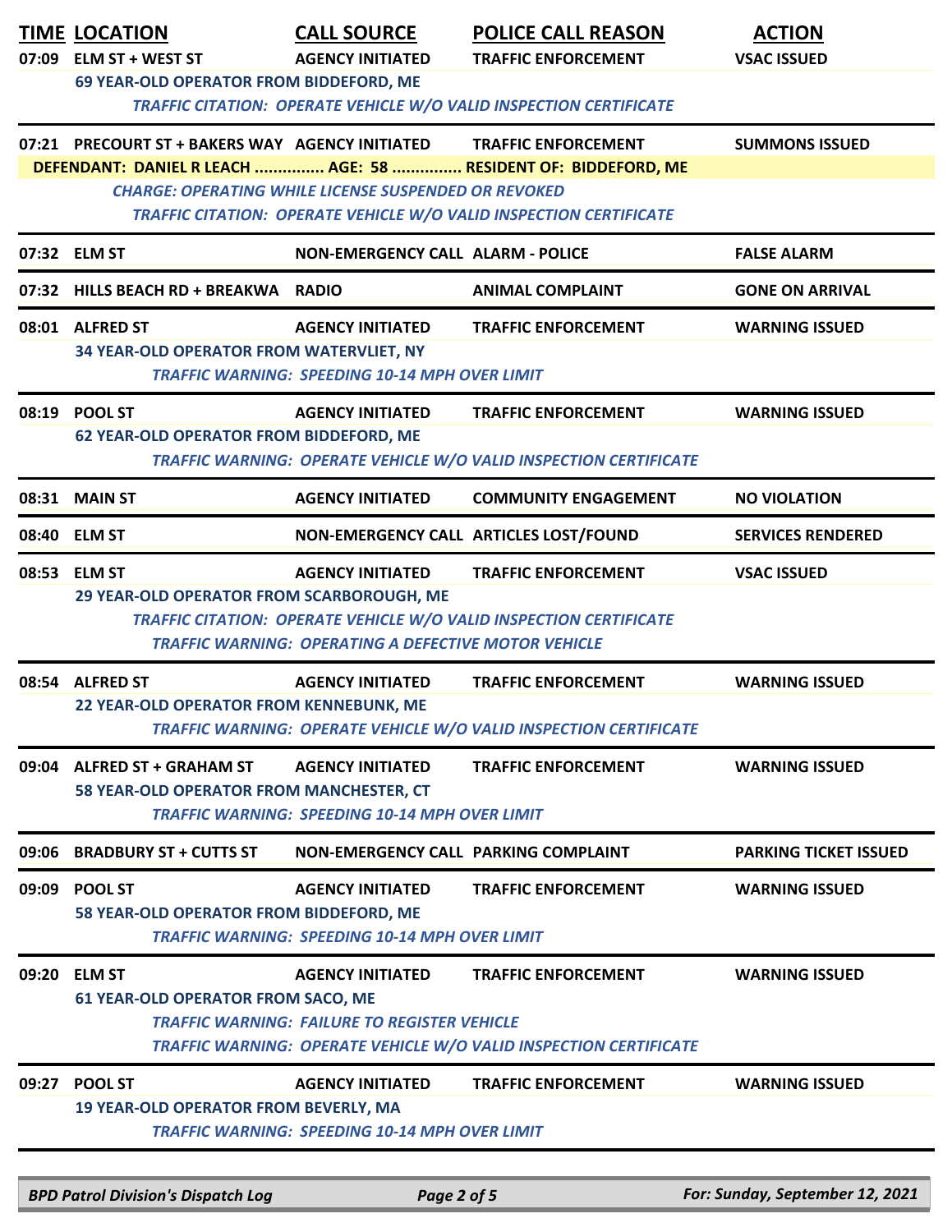|       | <b>TIME LOCATION</b><br>09:37 ALFRED ST + BOULDER WAY<br>57 YEAR-OLD OPERATOR FROM LYMAN, ME                                                                                                                                                                                                                                                     | <b>CALL SOURCE</b><br><b>AGENCY INITIATED</b><br><b>TRAFFIC WARNING: FAILURE TO REGISTER VEHICLE</b> | <b>POLICE CALL REASON</b><br><b>TRAFFIC ENFORCEMENT</b><br>TRAFFIC CITATION: OPERATE VEHICLE W/O VALID INSPECTION CERTIFICATE | <b>ACTION</b><br><b>VSAC ISSUED</b> |  |
|-------|--------------------------------------------------------------------------------------------------------------------------------------------------------------------------------------------------------------------------------------------------------------------------------------------------------------------------------------------------|------------------------------------------------------------------------------------------------------|-------------------------------------------------------------------------------------------------------------------------------|-------------------------------------|--|
|       | 09:49 FORTUNES ROCKS RD                                                                                                                                                                                                                                                                                                                          | <b>AGENCY INITIATED</b>                                                                              | <b>COMMUNITY ENGAGEMENT</b>                                                                                                   | <b>NO VIOLATION</b>                 |  |
|       | 09:51 QUIMBY ST                                                                                                                                                                                                                                                                                                                                  |                                                                                                      | NON-EMERGENCY CALL VIOL OF BAIL CONDITIONS                                                                                    | <b>REPORT TAKEN</b>                 |  |
|       | 09:55 MARINER WAY<br><b>20 YEAR-OLD OPERATOR FROM FREEPORT, ME</b>                                                                                                                                                                                                                                                                               | <b>AGENCY INITIATED</b><br>TRAFFIC WARNING: MOTOR VEHICLE MAKING UNNECESSARY NOISE                   | <b>TRAFFIC ENFORCEMENT</b><br><b>TRAFFIC WARNING: FAILURE TO DISPLAY FRONT REGISTRATION PLATE</b>                             | <b>WARNING ISSUED</b>               |  |
| 09:56 | <b>BEACH HOUSE LN</b>                                                                                                                                                                                                                                                                                                                            | <b>AGENCY INITIATED</b>                                                                              | <b>COMMUNITY ENGAGEMENT</b>                                                                                                   | <b>NO VIOLATION</b>                 |  |
|       | 10:12 ALFRED ST + LAMBERT ST<br>56 YEAR-OLD OPERATOR FROM SACO, ME                                                                                                                                                                                                                                                                               | <b>AGENCY INITIATED</b><br><b>TRAFFIC CITATION: SPEEDING 15-19 MPH OVER LIMIT</b>                    | <b>TRAFFIC ENFORCEMENT</b>                                                                                                    | <b>VSAC ISSUED</b>                  |  |
|       | 10:12 ALFRED ST<br>43 YEAR-OLD OPERATOR FROM LYMAN, ME                                                                                                                                                                                                                                                                                           | <b>AGENCY INITIATED</b><br><b>TRAFFIC WARNING: OPERATING A DEFECTIVE MOTOR VEHICLE</b>               | <b>TRAFFIC ENFORCEMENT</b>                                                                                                    | <b>WARNING ISSUED</b>               |  |
|       | 10:21 BOULDER WAY + MOUNTAIN AGENCY INITIATED<br><b>TRAFFIC ENFORCEMENT</b><br><b>VSAC ISSUED</b><br>27 YEAR-OLD OPERATOR FROM BIDDEFORD, ME<br><b>TRAFFIC CITATION: FAILURE TO REGISTER VEHICLE</b><br><b>TRAFFIC CITATION: OPERATE VEHICLE W/O VALID INSPECTION CERTIFICATE</b><br><b>TRAFFIC WARNING: OPERATING A DEFECTIVE MOTOR VEHICLE</b> |                                                                                                      |                                                                                                                               |                                     |  |
|       | 10:23 POOL ST + FOSS ST                                                                                                                                                                                                                                                                                                                          | <b>AGENCY INITIATED</b>                                                                              | <b>TRAFFIC ENFORCEMENT</b>                                                                                                    | <b>REPORT TAKEN</b>                 |  |
|       | 10:33 POOL ST + SCHOOL ST<br>25 YEAR-OLD OPERATOR FROM BIDDEFORD, ME                                                                                                                                                                                                                                                                             | <b>AGENCY INITIATED</b><br><b>TRAFFIC CITATION: SPEEDING 15-19 MPH OVER LIMIT</b>                    | <b>TRAFFIC ENFORCEMENT</b>                                                                                                    | <b>VSAC ISSUED</b>                  |  |
|       | 10:47 HILL ST                                                                                                                                                                                                                                                                                                                                    | <b>AGENCY INITIATED</b>                                                                              | <b>TRAFFIC ENFORCEMENT</b>                                                                                                    | <b>NO ACTION REQUIRED</b>           |  |
|       | 10:53 TIGER WAY                                                                                                                                                                                                                                                                                                                                  | <b>NON-EMERGENCY CALL ALARM - POLICE</b>                                                             |                                                                                                                               | <b>FALSE ALARM</b>                  |  |
|       | 11:31 HARRISON AVE                                                                                                                                                                                                                                                                                                                               | <b>AGENCY INITIATED</b>                                                                              | <b>ANIMAL COMPLAINT</b>                                                                                                       | <b>SERVICES RENDERED</b>            |  |
|       | 11:36 PIKE ST                                                                                                                                                                                                                                                                                                                                    | <b>E-911 CALL</b>                                                                                    | ATTEMPTED/THREATENED SUICIDE TRANSPORT TO HOSPITAL                                                                            |                                     |  |
| 11:53 | <b>BACON ST</b>                                                                                                                                                                                                                                                                                                                                  | <b>WALK-IN AT STATION</b>                                                                            | <b>THEFT</b>                                                                                                                  | <b>REPORT TAKEN</b>                 |  |
|       | <b>12:11 PIKE ST</b>                                                                                                                                                                                                                                                                                                                             | <b>WALK-IN AT STATION</b>                                                                            | <b>ESCORTS / RELAYS</b>                                                                                                       | <b>SERVICES RENDERED</b>            |  |
|       | 12:14 SOUTH ST                                                                                                                                                                                                                                                                                                                                   | <b>E-911 CALL</b>                                                                                    | <b>ANIMAL COMPLAINT</b>                                                                                                       | <b>SERVICES RENDERED</b>            |  |
| 12:18 | <b>BOULDER WAY</b>                                                                                                                                                                                                                                                                                                                               | <b>NON-EMERGENCY CALL SUSPICION</b>                                                                  |                                                                                                                               | <b>UNFOUNDED</b>                    |  |
|       | 13:14 ALFRED ST                                                                                                                                                                                                                                                                                                                                  |                                                                                                      | NON-EMERGENCY CALL VIOL PROTECTION FROM HARASSM SERVICES RENDERED                                                             |                                     |  |
|       | 13:32 WEST ST                                                                                                                                                                                                                                                                                                                                    | NON-EMERGENCY CALL ANIMAL COMPLAINT                                                                  |                                                                                                                               | <b>SERVICES RENDERED</b>            |  |
|       | <b>BPD Patrol Division's Dispatch Log</b>                                                                                                                                                                                                                                                                                                        | Page 3 of 5                                                                                          |                                                                                                                               | For: Sunday, September 12, 2021     |  |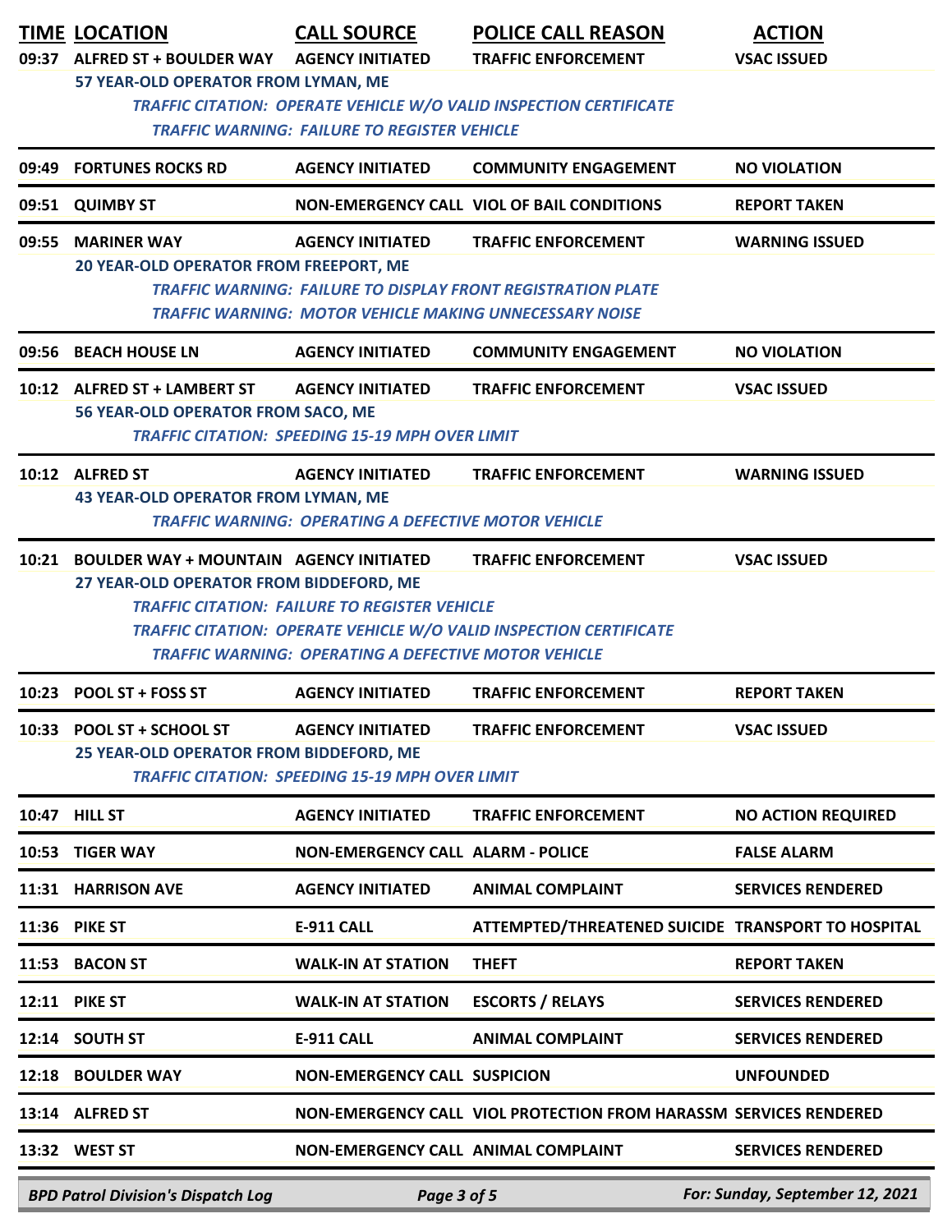|       | <b>TIME LOCATION</b><br>13:37 BACON ST                                 | <b>CALL SOURCE</b><br><b>AGENCY INITIATED</b>                                     | <b>POLICE CALL REASON</b><br><b>OUT FOR FOLLOW UP</b>             | <b>ACTION</b><br><b>SERVICES RENDERED</b> |
|-------|------------------------------------------------------------------------|-----------------------------------------------------------------------------------|-------------------------------------------------------------------|-------------------------------------------|
| 13:58 | <b>BIRCH ST</b>                                                        | <b>E-911 CALL</b>                                                                 | <b>DISTURBANCE / NOISE</b>                                        | <b>UNFOUNDED</b>                          |
| 14:18 | <b>RIVER RD</b>                                                        | <b>WALK-IN AT STATION</b>                                                         | <b>VIOL PROTECTION FROM ABUSE</b>                                 | <b>REPORT TAKEN</b>                       |
|       | 14:25 MEDICAL CENTER DR<br><b>CHARGE: ASSAULT</b>                      | NON-EMERGENCY CALL ASSAULT                                                        | DEFENDANT: CASSANDRA J RILEY  AGE: 27  RESIDENT OF: BIDDEFORD, ME | <b>SUMMONS ISSUED</b>                     |
|       | 14:32 MOORS BROOK RD                                                   | <b>AGENCY INITIATED</b>                                                           | <b>ANIMAL COMPLAINT</b>                                           | <b>NEGATIVE CONTACT</b>                   |
|       | 14:37 ALFRED ST                                                        | <b>E-911 CALL</b>                                                                 | <b>VEHICLE CRASH - POLICE ONLY</b>                                | <b>STATE FORM TAKEN</b>                   |
|       | 14:51 CUTTS ST                                                         | <b>NON-EMERGENCY CALL CHECK WELFARE</b>                                           |                                                                   | <b>SERVICES RENDERED</b>                  |
|       | 15:08 ALFRED ST                                                        | <b>NON-EMERGENCY CALL BOLO</b>                                                    |                                                                   | <b>NEGATIVE CONTACT</b>                   |
| 15:43 | <b>MAY ST + LESSARD AVE</b><br>63 YEAR-OLD OPERATOR FROM BIDDEFORD, ME | <b>AGENCY INITIATED</b><br><b>TRAFFIC WARNING: SPEEDING 10-14 MPH OVER LIMIT</b>  | <b>TRAFFIC ENFORCEMENT</b>                                        | <b>WARNING ISSUED</b>                     |
| 15:44 | <b>BOULDER WAY</b>                                                     | <b>AGENCY INITIATED</b>                                                           | <b>OUT FOR FOLLOW UP</b>                                          | <b>SERVICES RENDERED</b>                  |
|       | 16:03 ALFRED ST + GRAHAM ST                                            | <b>AGENCY INITIATED</b>                                                           | <b>OUT FOR FOLLOW UP</b>                                          | <b>SERVICES RENDERED</b>                  |
| 16:09 | <b>RIVER RD + MURCH RD</b><br>31 YEAR-OLD OPERATOR FROM BIDDEFORD, ME  | <b>AGENCY INITIATED</b><br><b>TRAFFIC CITATION: SPEEDING 10-14 MPH OVER LIMIT</b> | <b>TRAFFIC ENFORCEMENT</b>                                        | <b>VSAC ISSUED</b>                        |
|       | 17:02 HILL ST<br>50 YEAR-OLD OPERATOR FROM SACO, ME                    | <b>AGENCY INITIATED</b><br><b>TRAFFIC CITATION: SPEEDING 10-14 MPH OVER LIMIT</b> | <b>TRAFFIC ENFORCEMENT</b>                                        | <b>VSAC ISSUED</b>                        |
|       | 17:19 BEACH AVE                                                        | NON-EMERGENCY CALL ANIMAL COMPLAINT                                               |                                                                   | <b>SERVICES RENDERED</b>                  |
|       | 17:26 CUTTS ST                                                         | <b>WALK-IN AT STATION</b>                                                         | <b>DOMESTIC COMPLAINTS</b>                                        | <b>REPORT TAKEN</b>                       |
|       | 17:31 WEST ST + BERNARD AVE<br>70 YEAR-OLD OPERATOR FROM MILBRIDGE, ME | <b>AGENCY INITIATED</b><br><b>TRAFFIC WARNING: SPEEDING 10-14 MPH OVER LIMIT</b>  | <b>TRAFFIC ENFORCEMENT</b>                                        | <b>WARNING ISSUED</b>                     |
|       | 17:37 BRADBURY ST                                                      | <b>NON-EMERGENCY CALL SUSPICION</b>                                               |                                                                   | <b>SERVICES RENDERED</b>                  |
|       | 17:41 BRADBURY ST                                                      | <b>NON-EMERGENCY CALL SUSPICION</b>                                               |                                                                   | <b>SERVICES RENDERED</b>                  |
|       | 17:42 WEST ST + CENTURY DR<br>21 YEAR-OLD OPERATOR FROM BIDDEFORD, ME  | <b>AGENCY INITIATED</b><br><b>TRAFFIC CITATION: SPEEDING 10-14 MPH OVER LIMIT</b> | <b>TRAFFIC ENFORCEMENT</b>                                        | <b>VSAC ISSUED</b>                        |
|       | 17:58 PIKE ST                                                          |                                                                                   | NON-EMERGENCY CALL OUT FOR FOLLOW UP - PHONE                      | <b>SERVICES RENDERED</b>                  |
|       | 18:11 GRAHAM ST                                                        | <b>NON-EMERGENCY CALL CHECK WELFARE</b>                                           |                                                                   | <b>NEGATIVE CONTACT</b>                   |
|       | 18:14 SOUTH ST                                                         | <b>NON-EMERGENCY CALL CHECK WELFARE</b>                                           |                                                                   | <b>SERVICES RENDERED</b>                  |

*BPD Patrol Division's Dispatch Log Page 4 of 5 For: Sunday, September 12, 2021*